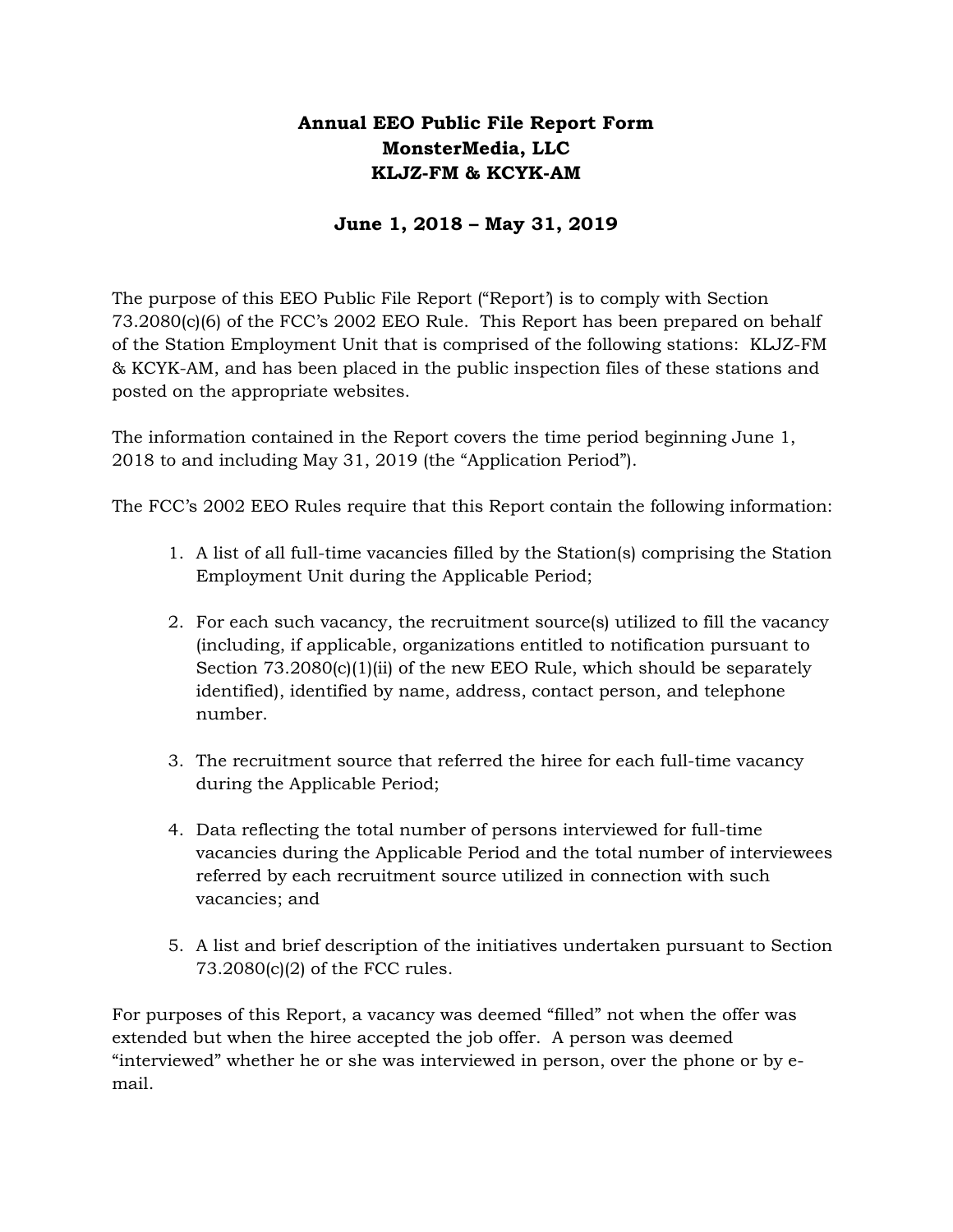# **EEO Public File Report KLJZ 93.1 FM & KCYK 1400-AM Yuma, AZ 85364 June 1, 2018 – May 31, 2019**

| <b>JOB TITLE</b> | NAME OF      | NUMBER OF PERSONS  | <b>DATE</b> | RECRUITMENT SOURCES |
|------------------|--------------|--------------------|-------------|---------------------|
|                  | PERSON HIRED | <b>INTERVIEWED</b> | FILLED      | OF HIRE             |
|                  |              |                    |             |                     |

There were no new hire positions during this reporting period.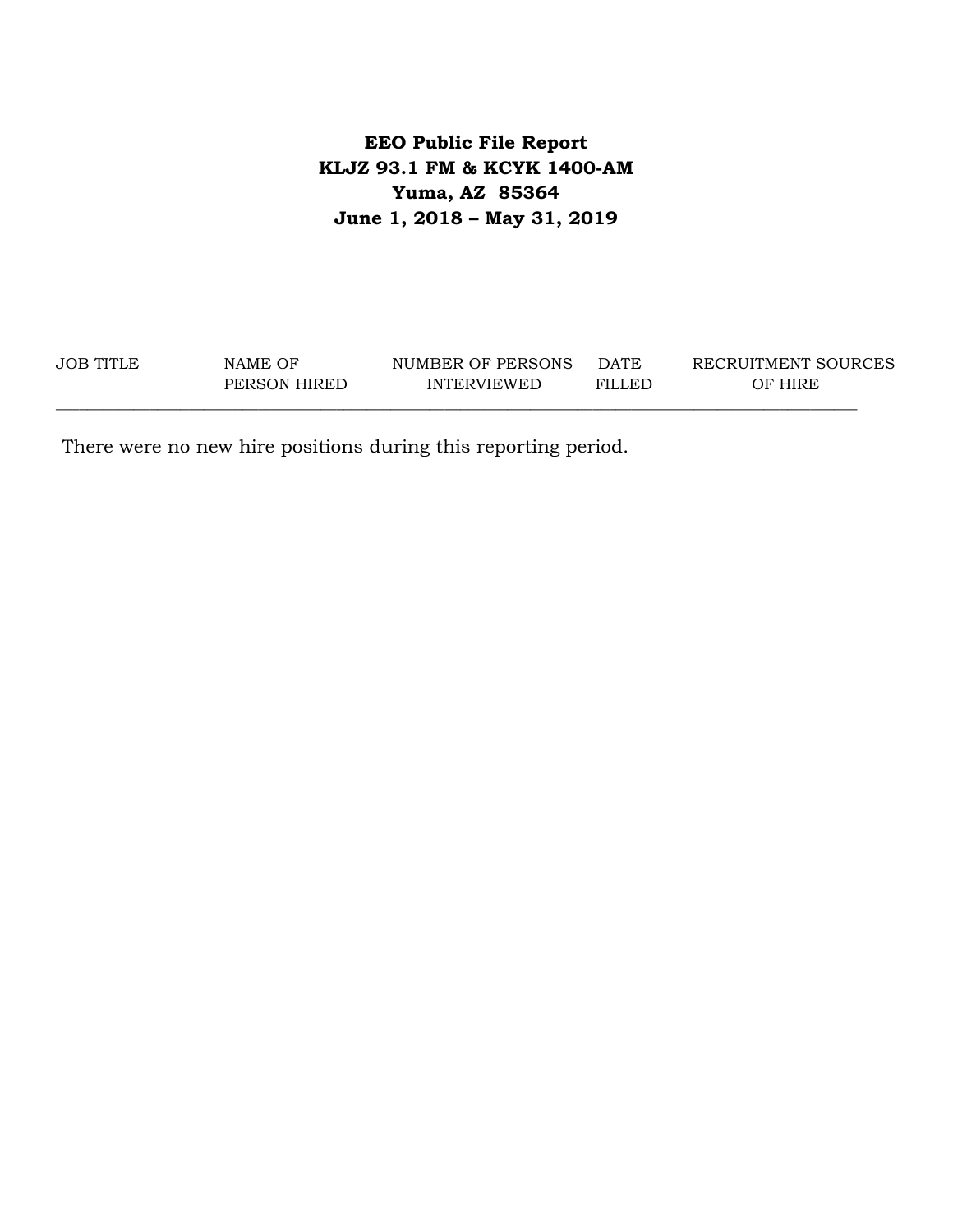### **EEO Public File Report KLJZ 93.1-FM & KCYK 1400-AM Yuma, Arizona 85364 June 1, 2018 – May 31, 2019**

#### **List of Recruitment Sources**

Ian McGaughey City Manager P. O. Box 638 Somerton, AZ 85350 928-627-2058

Donna Lay AWC Career & Advisement Services P.O. Box 929 Yuma, AZ 85366-0929 928-344-7604

Dave Riek, GM KAWC P.O. Box 929 Yuma, AZ 85366-0929 928-344-4210

Fernando Quiroz American Beginnings P.O. Box 110 Yuma, AZ 85366 928-783-5794

John Morales, Director Yuma Private Industry Council 3834 West 16th St Yuma, AZ 85364 928-329-0990

The Sun Classified Gladys Chairez 2055 Arizona Avenue Yuma, AZ 85364 928-783-3333

Arturo Magana, Regional Coordinator Chicanos por la Causa P.O. Box 2837 Somerton, AZ 85350 928-627-2042

Goodwill of Central Arizona San Juana Macias 3097 South 8th Ave Yuma, AZ 85364

Monster.com Facebook.com Twitter.com Indeed.com

Marisela Alvarado PPEP Inc PO Box 2089 San Luis, AZ 85349 928-627-8050

American Broadcasting School 4511 Southeast 29th Street Oklahoma City, OK 73115 405-672-6511

American Broadcasting School Michelle McConnell 712 North Watson Road Suite 200 Arlington, TX 76011 817-695-2474

American Graduate School Thunderbird Campus 15249 North 59th Ave Glendale, AZ 85306 602-978-7244

American Institute of Technology Attn: Jim Larwood 440 South 54th Ave Phoenix, AZ 85043 602-233-2222

Brookland College 2445 W Dunlap Road Phoenix, AZ 85021-5820 602-242-6265 623-849-8208

Grace Worley Arizona DES 3780 S 4th Ave, Ste. C1 Yuma, AZ 85364 928-247-8760

KLJZ & KCYK Radio Stations 949 S. Avenue B Yuma, AZ 85364 www.monstermediayuma.com 928-782-4321

Employee Referral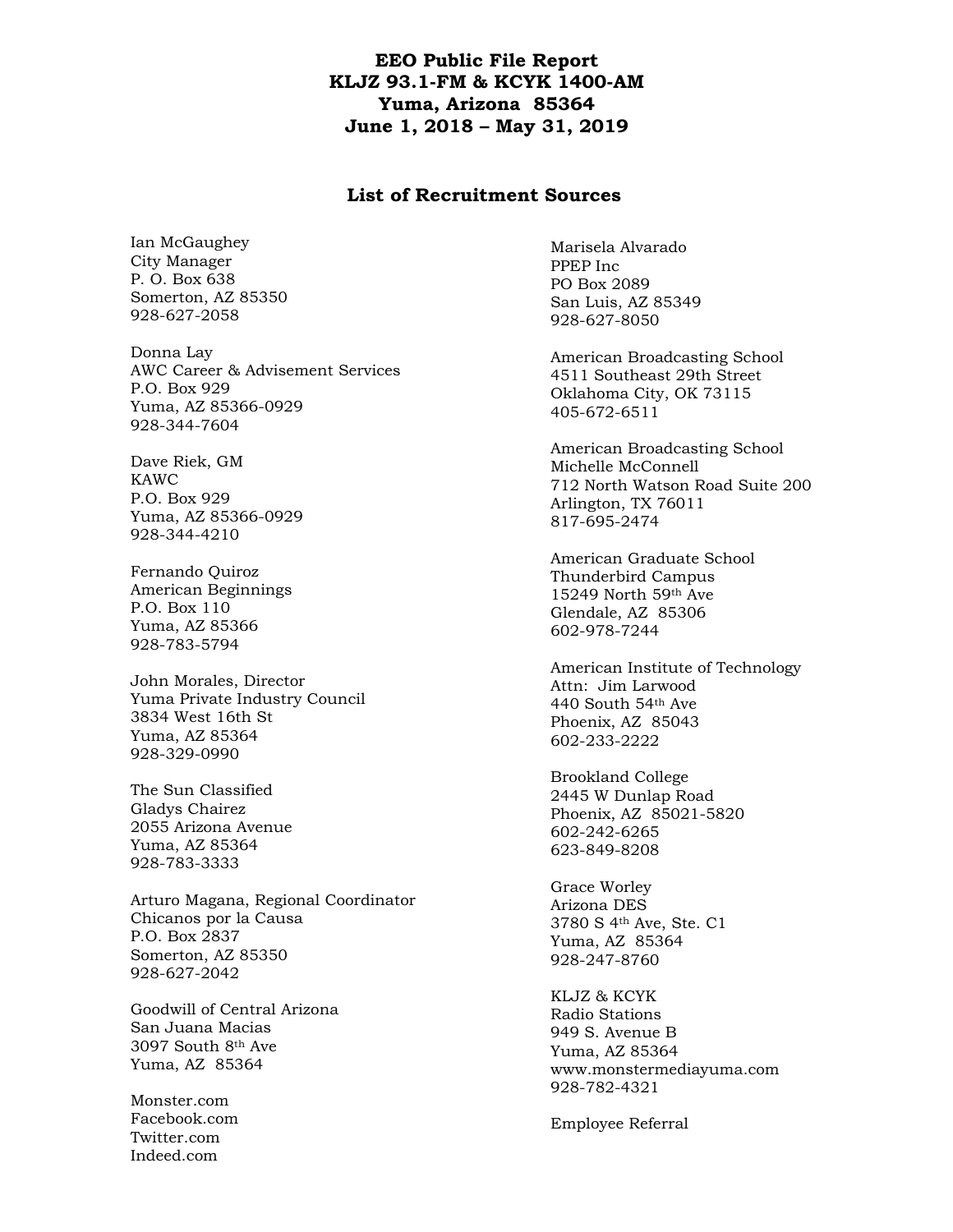# **MonsterMedia, LLC Dba: Z93 93.1 KLJZ-FM & Outlaw Country 1400 KCYK-AM EEO PUBLIC FILE REPORT June 01, 2018 – May 31, 2019**

# **Job Fairs:**

October 3, 2018 Location: Yuma Civic Center & Convention 9:00am – 1:00pm Station representatives: Janice Ramirez, Marketing Executive and Anita Maude, Business Manager Event: Yuma Community Job & Education Fair sponsored by AZ@Work MonsterMedia had a booth at the fair. This was a collaborative job fair for Yuma County with several civic organizations working together to provide job opportunities for Yuma job seekers. Our radio stations had a booth at the event, answering questions and giving advice on how to pursue a career in radio and what it takes to be successful in the ever-changing industry, as well as giving out job applications, and taking resumes. October 10, 2018

Location: San Luis Learning Center 1:00pm – 4:00pm Station representatives: Janice Ramirez, Marketing Executive and Anita Maude, Business Manager Event: Transfer and Career Expo, for Arizona Western College.

MonsterMedia had a booth at the fair. We provided job applications, took resumes and answered questions about careers in radio and electrical engineering.

November 7, 2018 Location: Arizona Western College 10:00am – 1:00pm Station representatives: Janice Ramirez, Marketing Executive and Anita Maude, Business Manager Event: Arizona Western College's Career Expo: Business, Communications and Education Majors, to provide students with career information, internship, volunteer, and employment opportunities. MonsterMedia had a booth at the fair. We provided job applications, took resumes and answered questions about careers in radio.

March 19, 2019 Location: Somerton Recreation Center 9:00am – 1:00pm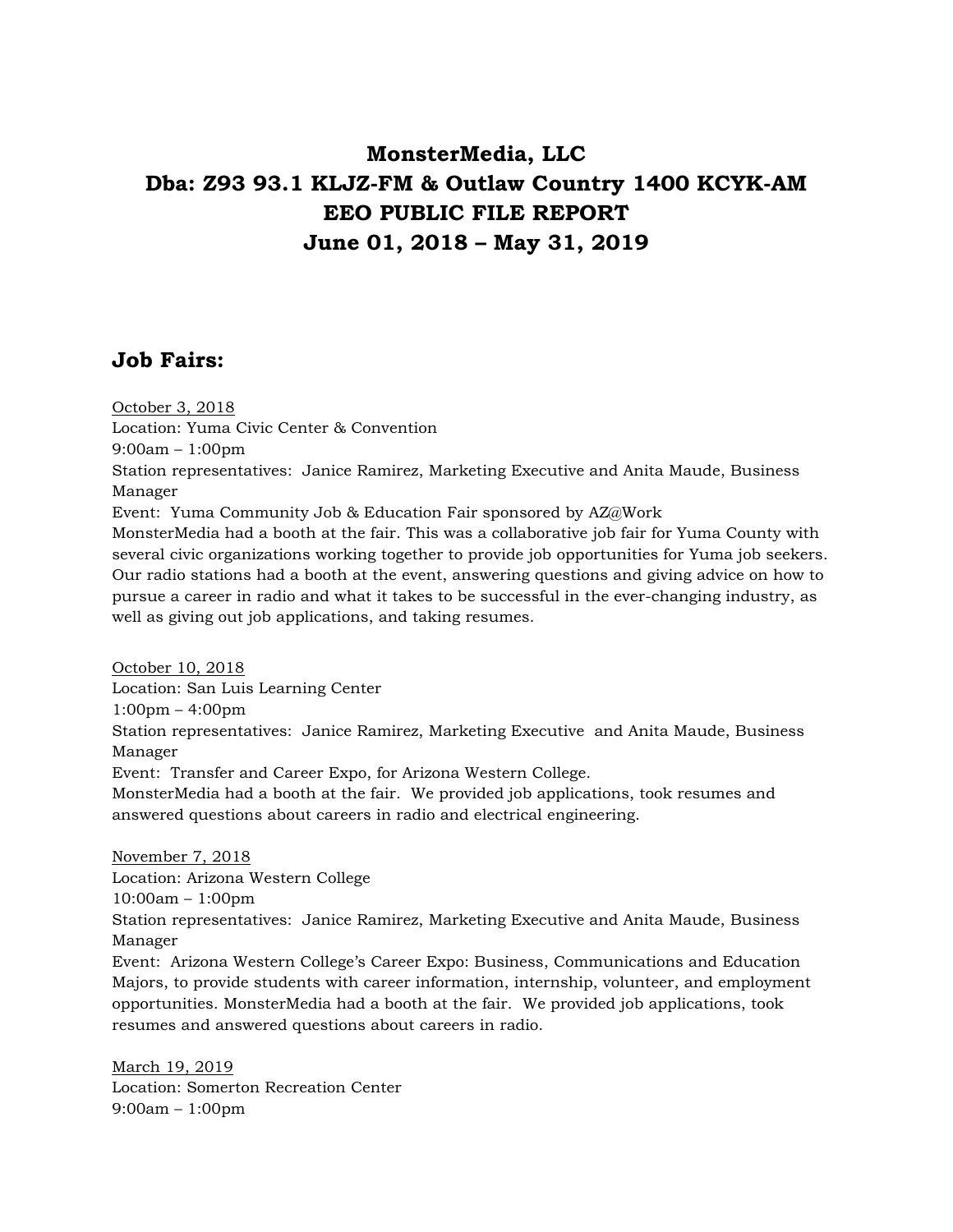Station representatives: Janice Ramirez, Marketing Executive and Anita Maude, Business Manager

Event: Veteran's Job Fair sponsored by AZ@Work

MonsterMedia had a booth at the fair. We provided job applications, took resumes and answered questions about careers in radio and electrical engineering.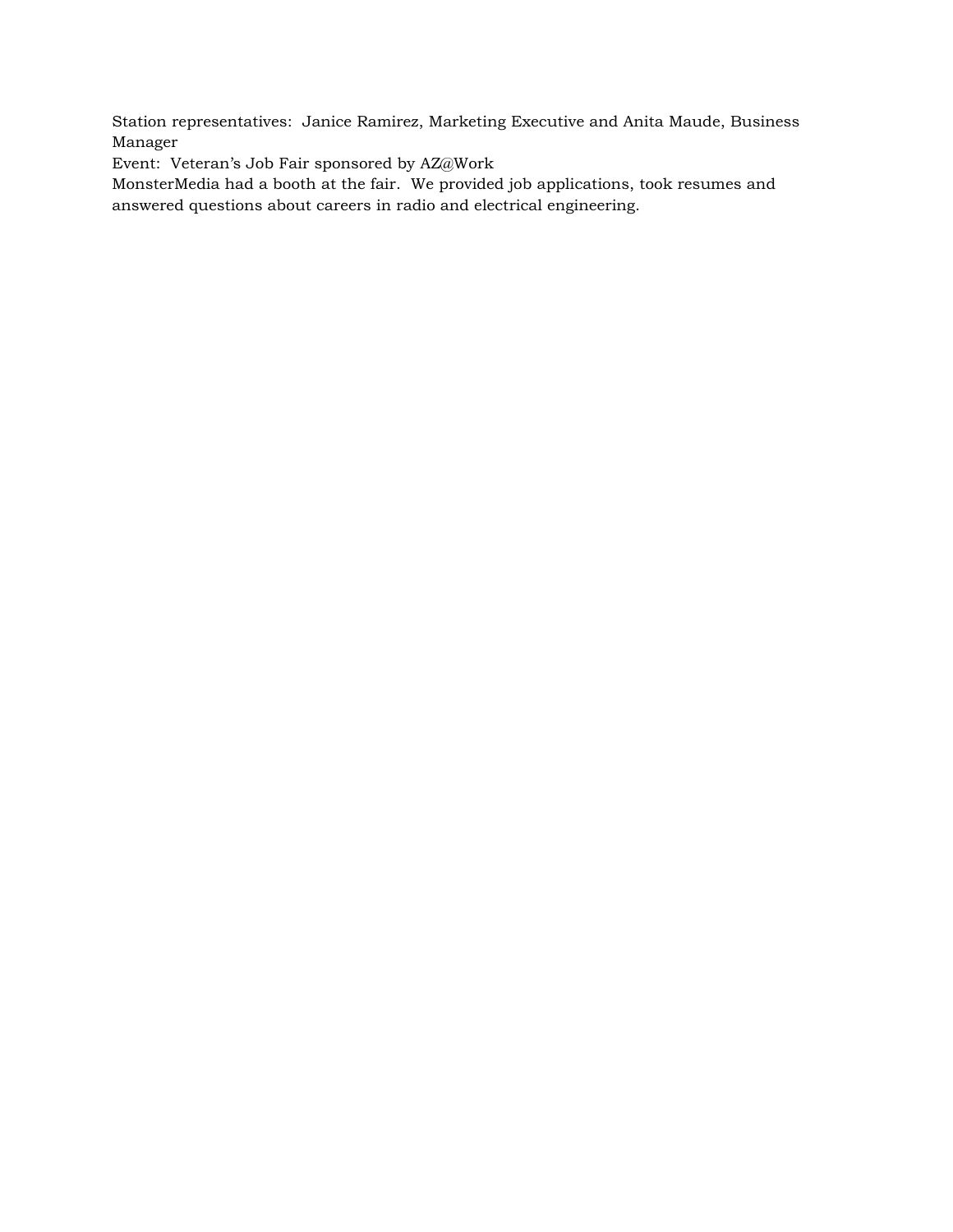# **MonsterMedia, LLC Dba: Z93 93.1 KLJZ-FM & Outlaw Country 1400 KCYK-AM EEO PUBLIC FILE REPORT June 01, 2018 – May 31, 2019**

### **Educational Outreach**:

July 14, 2018 – Jennifer Blackwell, Operations Manager/Traffic Manager, with Dashaun Hearn from Arizona State University , who spent the day shadowing Jennifer Blackwell at a live broadcast at ERA Matt Fisher Realty. We were broadcasting live from a new phase of homes in the Trail Estates Subdivision. Dashaun was able to see what equipment is necessary to broadcast live on location. We also gave him a tour of the studios to show him the technical aspects of our industry, and we drove by the transmitter location to explain what engineering requirements are necessary to maintain that location. Dashaun is an Engineering student at ASU and he has shown an interested in Broadcasting. The station representative shared content of the event via social media platforms like Facebook, Twitter, Instagram and Snapchat.

August 25, 2018 – Theresa Straub, Sales/Production Assistant, participated in the City of Yuma Party Expo at the Yuma Civic Center. Throughout the event Theresa spoke with individuals about different broadcasting opportunities our stations offer, highlighting our Local Monster Feature where local musicians are able to share their original music on air. Theresa also discussed radio jobs such as Radio DJ, commercial and music production and the available potential jobs at the station.

February 14, 2019 – Jennifer Blackwell, Operations Manager/Traffic Manager and Theresa Straub Sales/Production Assistant were awarded Yuma's Best for the Today in Yuma show for the second year in a row. Jennifer and Theresa's weekly one hour show primarily focuses on providing a platform for local non-profits and local organizations to share information relevant to the Yuma community. Jennifer and Theresa also share caveats periodically that highlight radio broadcasting elements and what is needed to run a successful broadcast.

February 28, 2019 - Jennifer Blackwell, Operations Manager/Traffic Manager, Theresa Straub Sales/Production Assistant, Janice Ramirez, Marketing Executive and Anita Maude, Business Manager participated in the Rally on Main hosted by the Caballeros de Yuma. MonsterMedia provided music for the event and fielded and answered many questions about broadcasting, production, advertising and more.

March 1-2, 2019 - Jennifer Blackwell, Operations Manager/Traffic Manager, Theresa Straub Sales/Production Assistant and Anita Maude, Business Manager took part in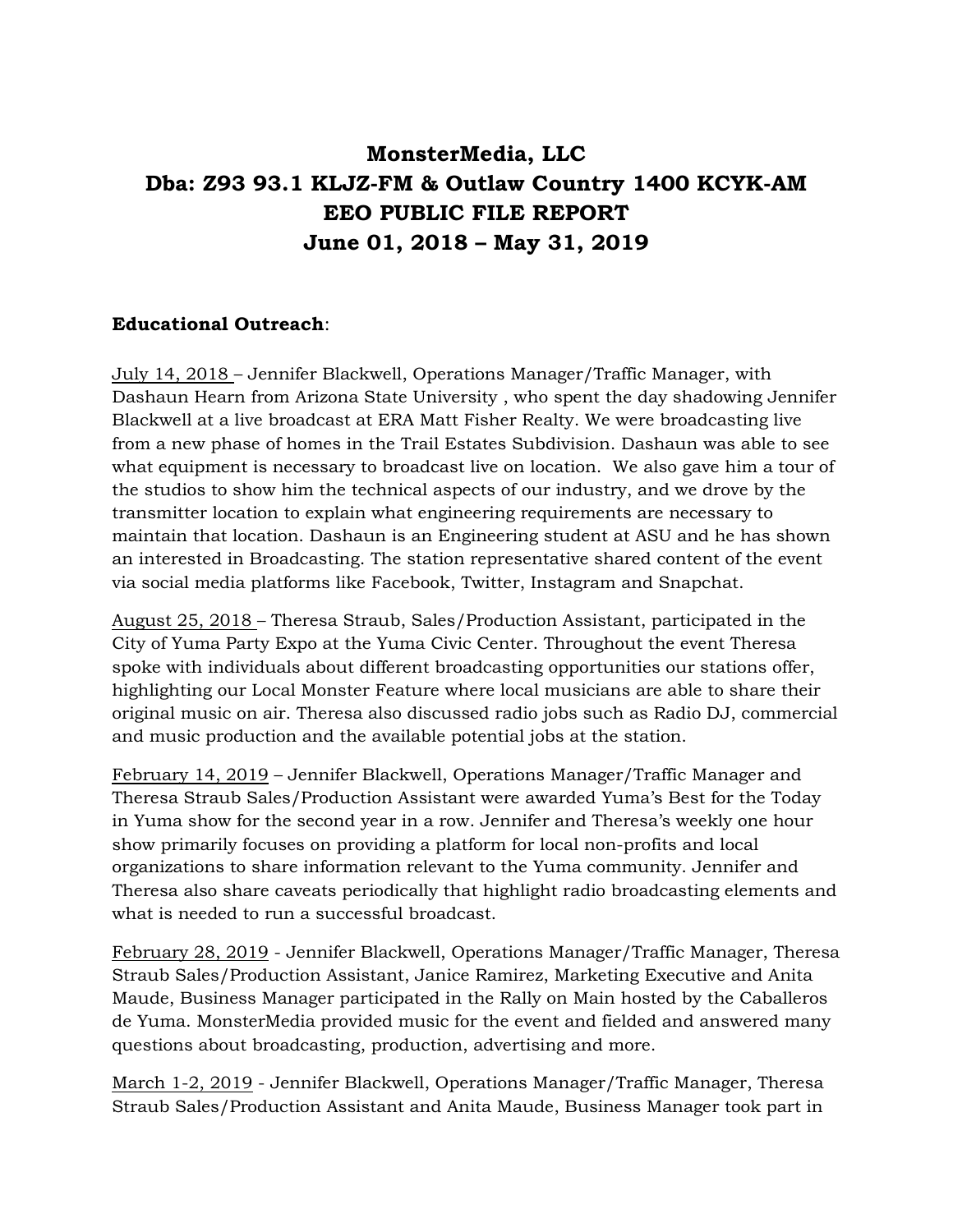the annual Midnight at the Oasis event hosted by the Caballeros de Yuma. Jennifer and Theresa were the emcees for the live performances throughout the two day event. During the breaks the staff took the opportunity to talk to guests and visitors about broadcasting and the different types of jobs in broadcasting.

March 30, 2019 – Jennifer Blackwell, Operations Manager/Traffic Manager and Janice Ramirez, Marketing Executive took part in the Sunset Community Health Center's: Healthy Families Rock live broadcast at the Foothills Library. Not only did they help promote healthy life styles through the provided health screenings, glucose test and eye screenings, they also answered several inquiries about how a live broadcast works and what it takes to be a radio DJ (talent) or radio engineer who puts it all together.